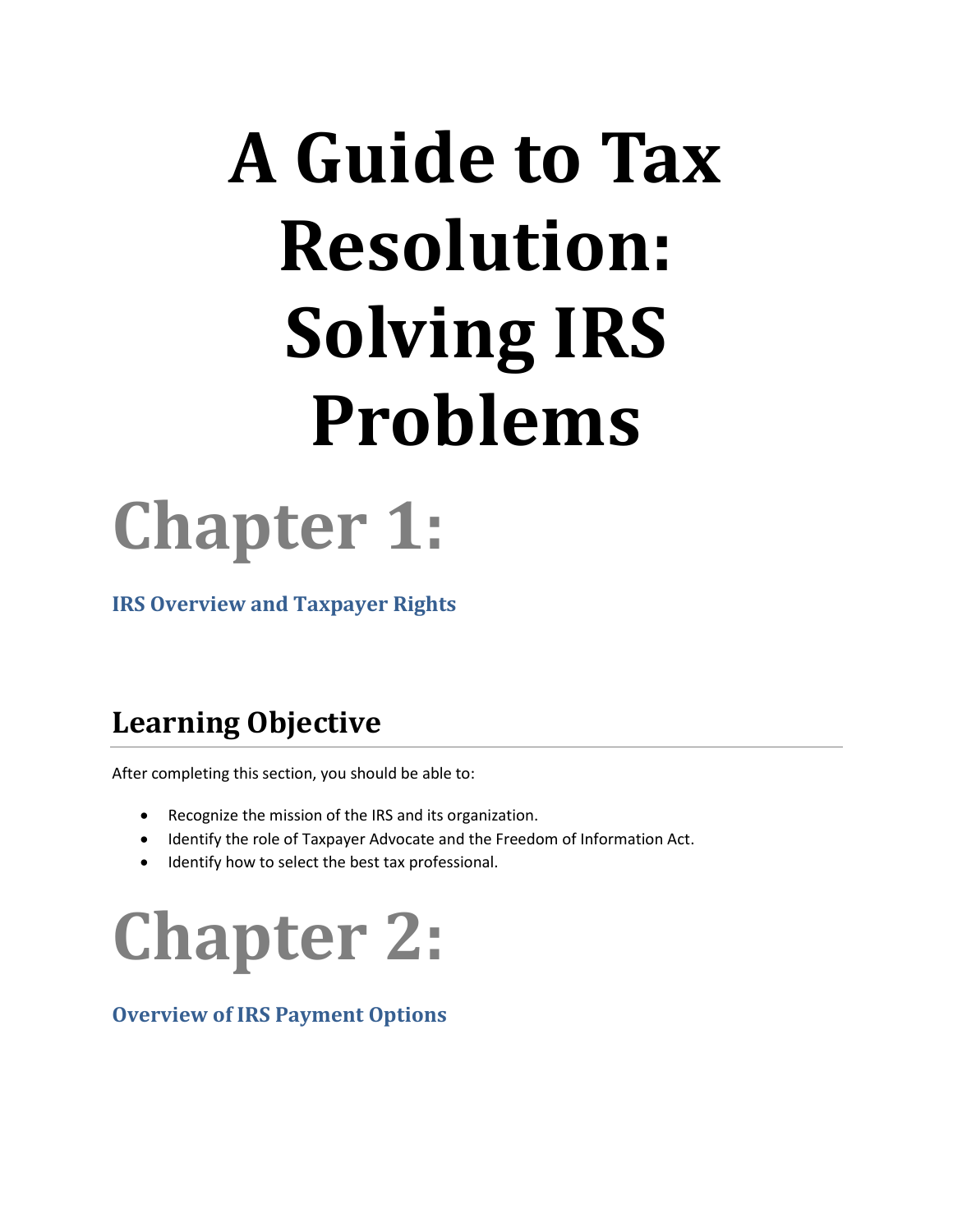### **Learning Objective**

After completing this section, you should be able to:

- Recognize traits of unfiled tax returns and an Offer In Compromise.
- Identify reasons for Penalty Abatement.
- Recognize when the Collection Statute expires.
- $\bullet$  Identify factors in the innocent spouse defense.
- Recognize the reasons the IRS may close a case as uncollectible.



#### **Statutes Of Limitations**

#### **Learning Objective**

After completing this section, you should be able to:

- Recognize three-year statute of limitations.
- Recognize other statute of limitations rules and the steps of the collection process.



**Liens and Levies**

### **Learning Objective**

After completing this section, you should be able to:

Identify steps followed by the IRS when issuing tax liens, levies and wage garnishments.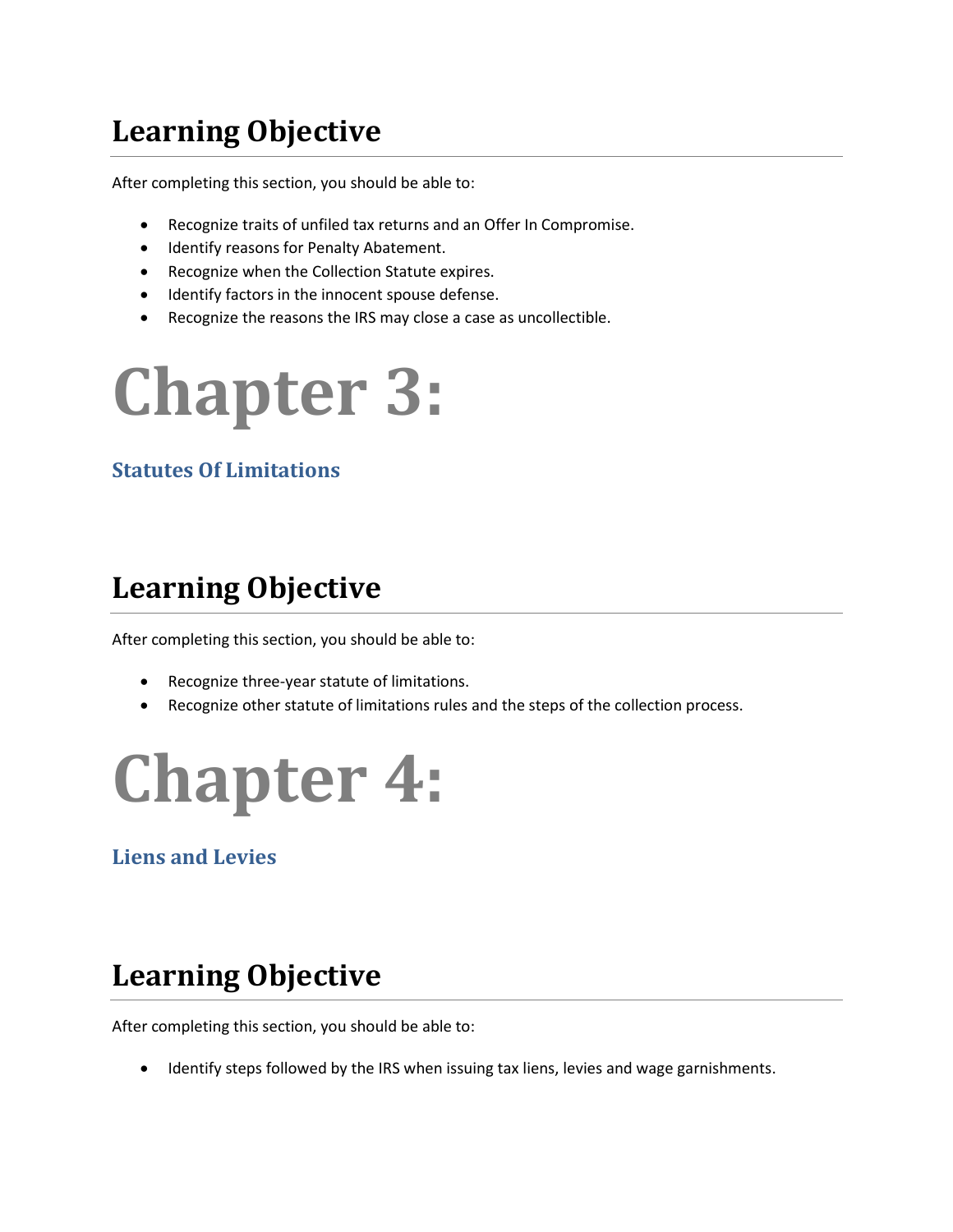## **Chapter 5:**

#### **Installment Agreements**

### **Learning Objective**

After completing this section, you should be able to:

- Outline IRS payment plans.
- Identify specific issues with installment agreements.

## **Chapter 6:**

#### **Offers in Compromise**

## **Learning Objective**

After completing this section, you should be able to:

- Recognize key determinants in the OIC application process, including payment options and terms.
- Identify key details about how the IRS handles an Offer In Compromise (OIC).
- Recognize possible actions on submitted and accepted offers.
- Identify issues from the Tax Increase Prevention and Reconciliation Act of 2005 that affect OICs.

## **Chapter 7:**

#### **Other Problems and Solutions**